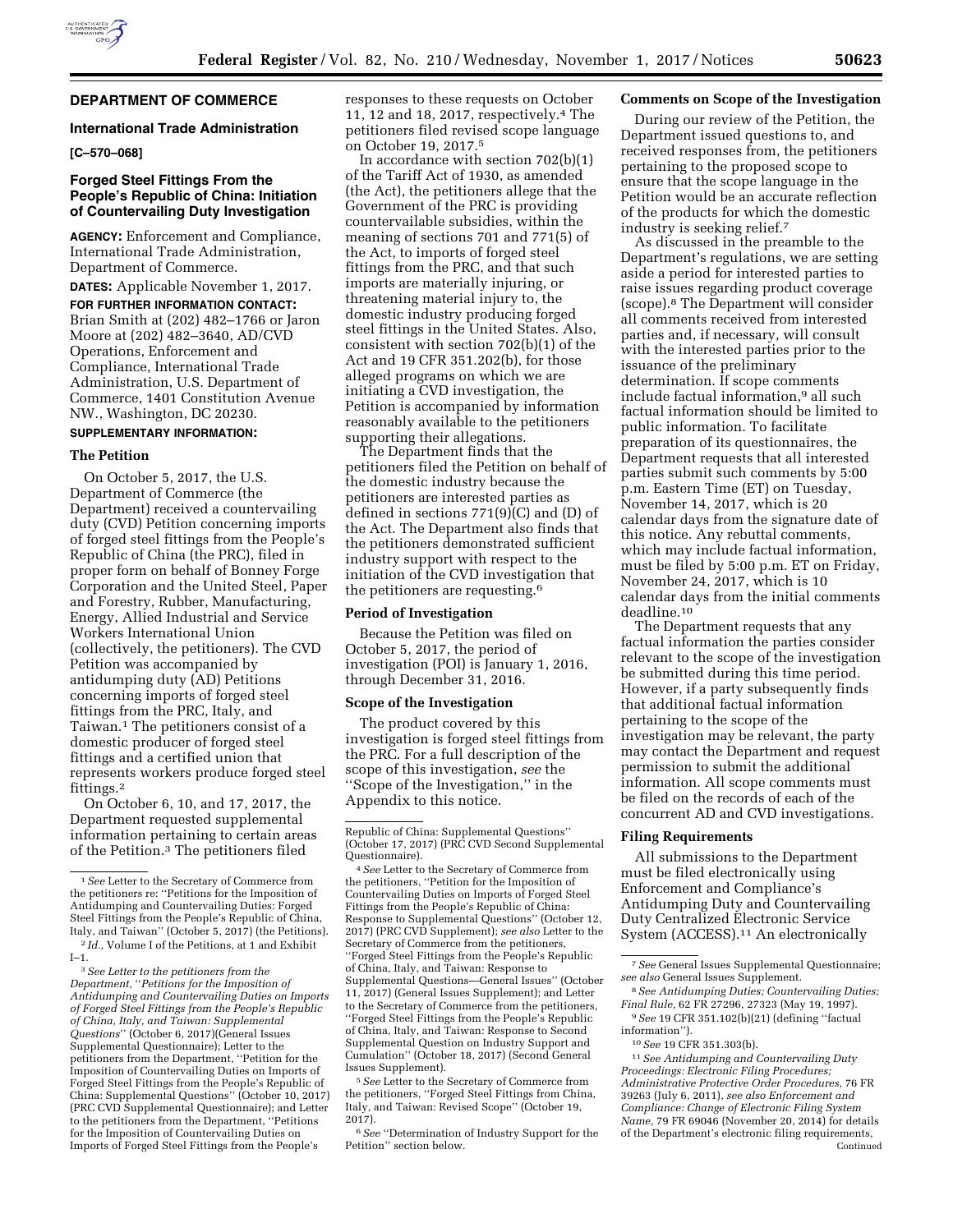filed document must be received successfully in its entirety by the time and date it is due. Documents exempted from the electronic submission requirements must be filed manually (*i.e.,* in paper form) with Enforcement and Compliance's APO/Dockets Unit, Room 18022, U.S. Department of Commerce, 1401 Constitution Avenue NW., Washington, DC 20230, and stamped with the date and time of receipt by the applicable deadlines.

### **Consultations**

Pursuant to sections  $702(b)(4)(A)(i)$ and (ii) of the Act, the Department notified representatives of the Government of the PRC of the receipt of the Petition, and provided them the opportunity for consultations with respect to the CVD Petition.12 These consultations were held via teleconference on October 20, 2017.13

## **Determination of Industry Support for the Petition**

Section 702(b)(1) of the Act requires that a petition be filed on behalf of the domestic industry. Section 702(c)(4)(A) of the Act provides that a petition meets this requirement if the domestic producers or workers who support the petition account for: (i) At least 25 percent of the total production of the domestic like product; and (ii) more than 50 percent of the production of the domestic like product produced by that portion of the industry expressing support for, or opposition to, the petition. Moreover, section 702(c)(4)(D) of the Act provides that, if the petition does not establish support of domestic producers or workers accounting for more than 50 percent of the total production of the domestic like product, the Department shall: (i) Poll the industry or rely on other information in order to determine if there is support for the petition, as required by subparagraph (A); or (ii) determine industry support using a statistically valid sampling method to poll the ''industry.''

Section 771(4)(A) of the Act defines the ''industry'' as the producers as a

12*See* Letter to the Embassy of the People's Republic of China, ''Countervailing Duty Petition on Forged Steel Fittings from the People's Republic of China: Invitation for Consultations to Discuss the Countervailing Duty Petition'' (October 6, 2017).

whole of a domestic like product. Thus, to determine whether a petition has the requisite industry support, the statute directs the Department to look to producers and workers who produce the domestic like product. The International Trade Commission (ITC), which is responsible for determining whether ''the domestic industry'' has been injured, must also determine what constitutes a domestic like product in order to define the industry. While both the Department and the ITC must apply the same statutory definition regarding the domestic like product,<sup>14</sup> they do so for different purposes and pursuant to a separate and distinct authority. In addition, the Department's determination is subject to limitations of time and information. Although this may result in different definitions of the like product, such differences do not render the decision of either agency contrary to law.15

Section 771(10) of the Act defines the domestic like product as ''a product which is like, or in the absence of like, most similar in characteristics and uses with, the article subject to an investigation under this title.'' Thus, the reference point from which the domestic like product analysis begins is ''the article subject to an investigation'' (*i.e.,* the class or kind of merchandise to be investigated, which normally will be the scope as defined in the petition).

With regard to the domestic like product, the petitioners do not offer a definition of the domestic like product distinct from the scope of this investigation. Based on our analysis of the information submitted on the record, we have determined that forged steel fittings, as defined in the scope, constitutes a single domestic like product and we have analyzed industry support in terms of that domestic like product.16

In determining whether the petitioners have standing under section 702(c)(4)(A) of the Act, we considered the industry support data contained in

16For a discussion of the domestic like product analysis in this case, *see* Countervailing Duty Investigation Initiation Checklist: Forged Steel Fittings from the People's Republic of China (PRC CVD Initiation Checklist), at Attachment II, Analysis of Industry Support for the Antidumping and Countervailing Duty Petitions Covering Forged Steel Fittings from the People's Republic of China, Italy, and Taiwan (Attachment II). The checklist is dated concurrently with this notice and on file electronically via ACCESS. Access to documents filed via ACCESS is also available in the Central Records Unit, Room B8024 of the main Department of Commerce building.

the Petition with reference to the domestic like product as defined in the ''Scope of the Investigation,'' in the Appendix of this notice. The petitioners provided their own production of the domestic like product in 2016 and compared this to the total 2016 production of the domestic like product for the entire domestic industry.17 We relied on the data the petitioners provided for purposes of measuring industry support.18

Our review of the data provided in the Petition, the supplements to the Petition, and other information readily available to the Department indicates that the petitioners have established industry support.19 First, the Petition established support from domestic producers (or workers) accounting for more than 50 percent of the total production of the domestic like product and, as such, the Department is not required to take further action in order to evaluate industry support (*e.g.,*  polling).20 Second, the domestic producers (or workers) have met the statutory criteria for industry support under section 702(c)(4)(A)(i) of the Act because the domestic producers (or workers) who support the Petition account for at least 25 percent of the total production of the domestic like product.21 Finally, the domestic producers (or workers) have met the statutory criteria for industry support under section 702(c)(4)(A)(ii) of the Act because the domestic producers (or workers) who support the Petition account for more than 50 percent of the production of the domestic like product produced by that portion of the industry expressing support for, or opposition to, the Petition.22 Accordingly, the Department determines that the Petition was filed on behalf of the domestic industry within the meaning of section 702(b)(1) of the Act.

The Department finds that the petitioners filed the Petition on behalf of the domestic industry because they are interested parties as defined in sections 771(9)(C) and (D) of the Act and they have demonstrated sufficient industry support with respect to the CVD

which went into effect on August 5, 2011. Information on help using ACCESS can be found at *[https://access.trade.gov/help.aspx,](https://access.trade.gov/help.aspx)* and a handbook can be found at *[https://access.trade.gov/help/](https://access.trade.gov/help/Handbook%20on%20Electronic%20Filling%20Procedures.pdf)  [Handbook%20on%20Electronic%20Filling%20](https://access.trade.gov/help/Handbook%20on%20Electronic%20Filling%20Procedures.pdf) [Procedures.pdf.](https://access.trade.gov/help/Handbook%20on%20Electronic%20Filling%20Procedures.pdf)* 

<sup>13</sup>See Memorandum to the File, ''Consultations with Officials from the Government of China Regarding the Countervailing Duty Petition Concerning Forged Steel Fittings'' (October 20, 2017).

<sup>14</sup>*See* section 771(10) of the Act.

<sup>15</sup>*See USEC, Inc.* v. *United States,* 132 F. Supp. 2d 1, 8 (CIT 2001) (citing *Algoma Steel Corp., Ltd.*  v. *United States,* 688 F. Supp. 639, 644 (CIT 1988), *aff'd* 865 F.2d 240 (Fed. Cir. 1989)).

<sup>17</sup>*See* Volume I of the Petition, at 3–4 and Exhibit I–1; *see also* General Issues Supplement, at 1 and Exhibit I–15; and Second General Issues Supplement, at 1–2.

<sup>18</sup> *Id.* For further discussion, *see* PRC CVD Initiation Checklist, at Attachment II.

<sup>19</sup>*See* PRC CVD Initiation Checklist, at Attachment II.

<sup>20</sup>*See* section 702(c)(4)(D) of the Act; *see also*  PRC CVD Initiation Checklist, at Attachment II.

<sup>21</sup>*See* PRC CVD Initiation Checklist, at Attachment II.

<sup>22</sup> *Id.*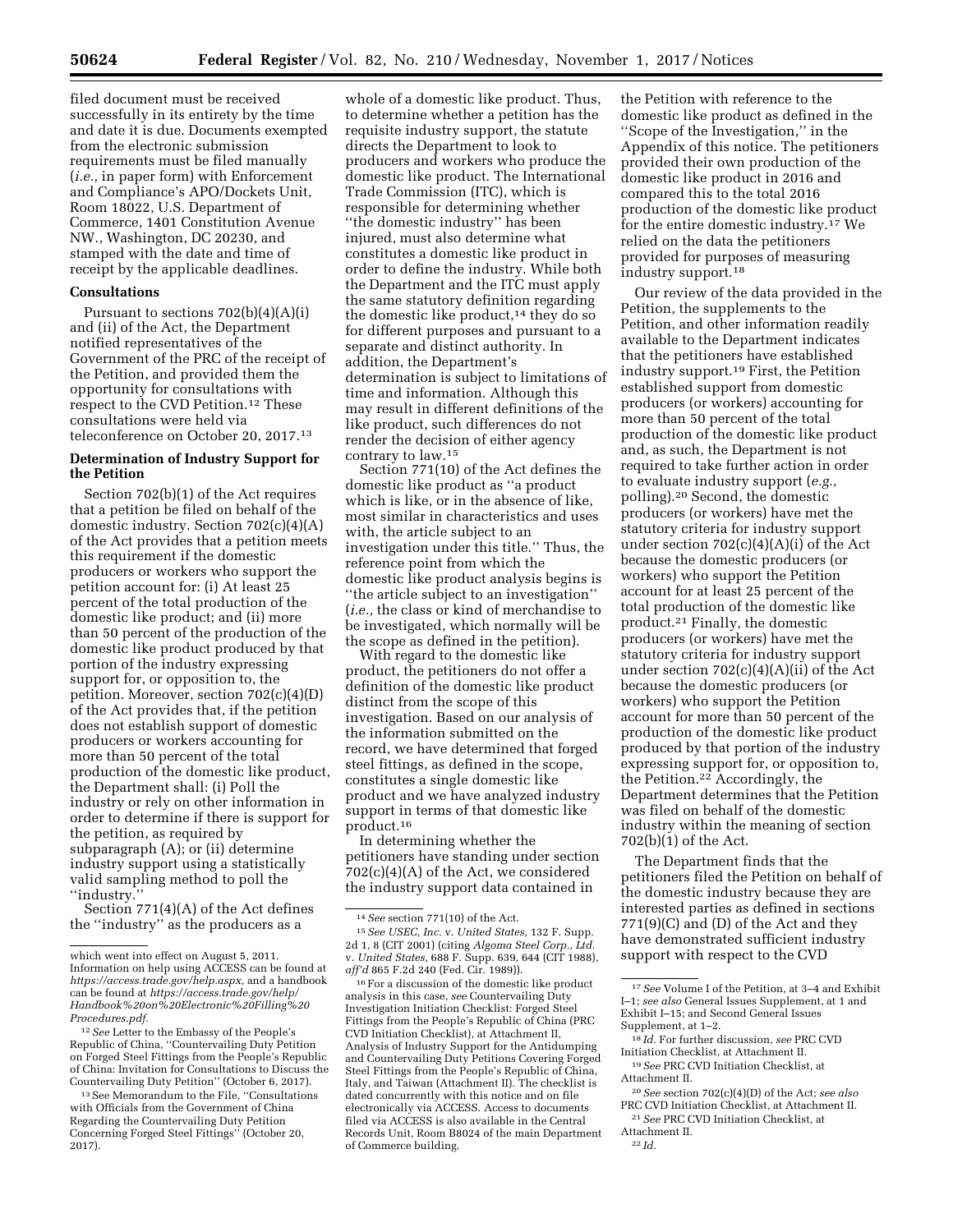investigation that they are requesting the Department initiate.23

## **Injury Test**

Because the PRC is a ''Subsidies Agreement Country'' within the meaning of section 701(b) of the Act, section 701(a)(2) of the Act applies to this investigation. Accordingly, the ITC must determine whether imports of the subject merchandise from the PRC materially injure, or threaten material injury to, a U.S. industry.

## **Allegations and Evidence of Material Injury and Causation**

The petitioners allege that imports of the subject merchandise are benefitting from countervailable subsidies and that such imports are causing, or threaten to cause, material injury to the U.S. industry producing the domestic like product. In addition, the petitioners allege that subject imports exceed the negligibility threshold provided for under section 771(24)(A) of the Act.<sup>24</sup>

The petitioners contend that the industry's injured condition is illustrated by a significant and increasing volume of imports from the subject country; reduced market share; underselling and price depression or suppression; and a negative impact on the domestic industry's capacity utilization, employment, and profits.25 We have assessed the allegations and supporting evidence regarding material injury, threat of material injury, and causation, and we have determined that these allegations are properly supported by adequate evidence, and meet the statutory requirements for initiation.26

## **Initiation of CVD Investigation**

Based on the examination of the CVD Petition, we find that the Petition meets the requirements of section 702 of the Act. Therefore, we are initiating a CVD investigation to determine whether imports of forged steel fittings from the PRC benefit from countervailable subsidies conferred by the Government of the PRC. In accordance with section 703(b)(1) of the Act and 19 CFR 351.205(b)(1), unless postponed, we will make our preliminary determination no later than 65 days after the date of this initiation.

Under the Trade Preferences Extension Act of 2015, numerous amendments to the AD and CVD laws were made.27 The 2015 law does not specify dates of application for those amendments. On August 6, 2015, the Department published an interpretative rule, in which it announced the applicability dates for each amendment to the Act, except for amendments contained in section 771(7) of the Act, which relate to determinations of material injury by the ITC.28 The amendments to sections 776 and 782 of the Act are applicable to all determinations made on or after August 6, 2015, and, therefore, apply to this CVD investigation.29

#### **Subsidy Allegations**

Based on our review of the Petition, we find that there is sufficient information to initiate a CVD investigation on 23 alleged programs. For a full discussion of the basis for our decision to initiate on each program, *see*  the PRC CVD Initiation Checklist. A public version of the initiation checklist for this investigation is available on ACCESS.

In accordance with section 703(b)(1) of the Act and 19 CFR 351.205(b)(1), unless postponed, we will make our preliminary determination no later than 65 days after the date of this initiation.

#### **Respondent Selection**

The petitioners named 14 companies as producers/exporters of forged steel fittings in the PRC.30 The Department intends to follow its standard practice in CVD investigations and calculate company-specific subsidy rates in this investigation. In the event the Department determines that the number of companies is large and it cannot individually examine each company based upon the Department's resources, where appropriate, the Department intends to select mandatory respondents based on U.S. Customs and Border Protection (CBP) data for U.S. imports of forged steel fittings from the PRC during the POI under the appropriate Harmonized Tariff Schedule of the United States numbers listed in the ''Scope of the Investigation,'' in the Appendix.

29*See Applicability Notice,* 80 FR at 46794–95. 30*See* Volume I of the Petition at Exhibit I–3.

On October 19, 2017, the Department released CBP data under Administrative Protective Order (APO) to all parties with access to information protected by APO and indicated that interested parties wishing to comment regarding the CBP data and respondent selection must do so within three business days of the publication date of the notice of initiation of this CVD investigation.31 The Department will not accept rebuttal comments regarding the CBP data or respondent selection.

Interested parties must submit applications for disclosure under APO in accordance with 19 CFR 351.305(b). Instructions for filing such applications may be found on the Department's Web site at *[http://enforcement.trade.gov/apo.](http://enforcement.trade.gov/apo)* 

Comments must be filed electronically using ACCESS. An electronically filed document must be received successfully, in its entirety, by ACCESS no later than 5:00 p.m. ET on the date noted above. We intend to finalize our decisions regarding respondent selection within 20 days of publication of this notice.

## **Distribution of Copies of the Petition**

In accordance with section 702(b)(4)(A)(i) of the Act and 19 CFR 351.202(f), copies of the public version of the Petition has been provided to the Government of the PRC *via* ACCESS. To the extent practicable, we will attempt to provide a copy of the public version of the Petition to each exporter named in the Petition, as provided under 19 CFR 351.203(c)(2).

#### **ITC Notification**

We will notify the ITC of our initiation, as required by section 702(d) of the Act.

## **Preliminary Determination by the ITC**

The ITC will preliminarily determine, within 45 days after the date on which the Petition was filed, whether there is a reasonable indication that imports of forged steel fittings from the PRC are materially injuring, or threatening material injury to, a U.S. industry.32 A negative ITC determination will result in the investigation being terminated.33 Otherwise, this investigation will proceed according to statutory and regulatory time limits.

## **Submission of Factual Information**

Factual information is defined in 19 CFR 351.102(b)(21) as: (i) Evidence submitted in response to questionnaires;

<sup>23</sup> *Id.* 

<sup>24</sup>*See* Volume I of the Petition, at 10 and Exhibit I–4.

<sup>25</sup> *Id.* at 10–23 and Exhibits I–4 and I–7 through I–13.

<sup>26</sup>*See* PRC CVD Initiation Checklist, at Attachment III, Analysis of Allegations and Evidence of Material Injury and Causation for the Antidumping and Countervailing Duty Petitions Covering Forged Steel Fittings from the People's Republic of China, Italy, and Taiwan.

<sup>27</sup>*See* Trade Preferences Extension Act of 2015, Public Law 114–27, 129 Stat. 362 (2015).

<sup>28</sup>*See Dates of Application of Amendments to the Antidumping and Countervailing Duty Laws Made by the Trade Preferences Extension Act of 2015,* 80 FR 46793 (August 6, 2015) (*Applicability Notice*). The 2015 amendments may be found at *[https://](https://www.congress.gov/bill/114th-congress/house-bill/1295/text/pl) [www.congress.gov/bill/114th-congress/house-bill/](https://www.congress.gov/bill/114th-congress/house-bill/1295/text/pl)  [1295/text/pl.](https://www.congress.gov/bill/114th-congress/house-bill/1295/text/pl)* 

<sup>31</sup>*See* Memorandum, ''Forged Steel Fittings from the PRC: U.S. Customs Data for Respondent Selection'' (October 19, 2017).

<sup>32</sup>*See* section 703(a)(2) of the Act.

<sup>33</sup>*See* section 703(a)(1) of the Act.